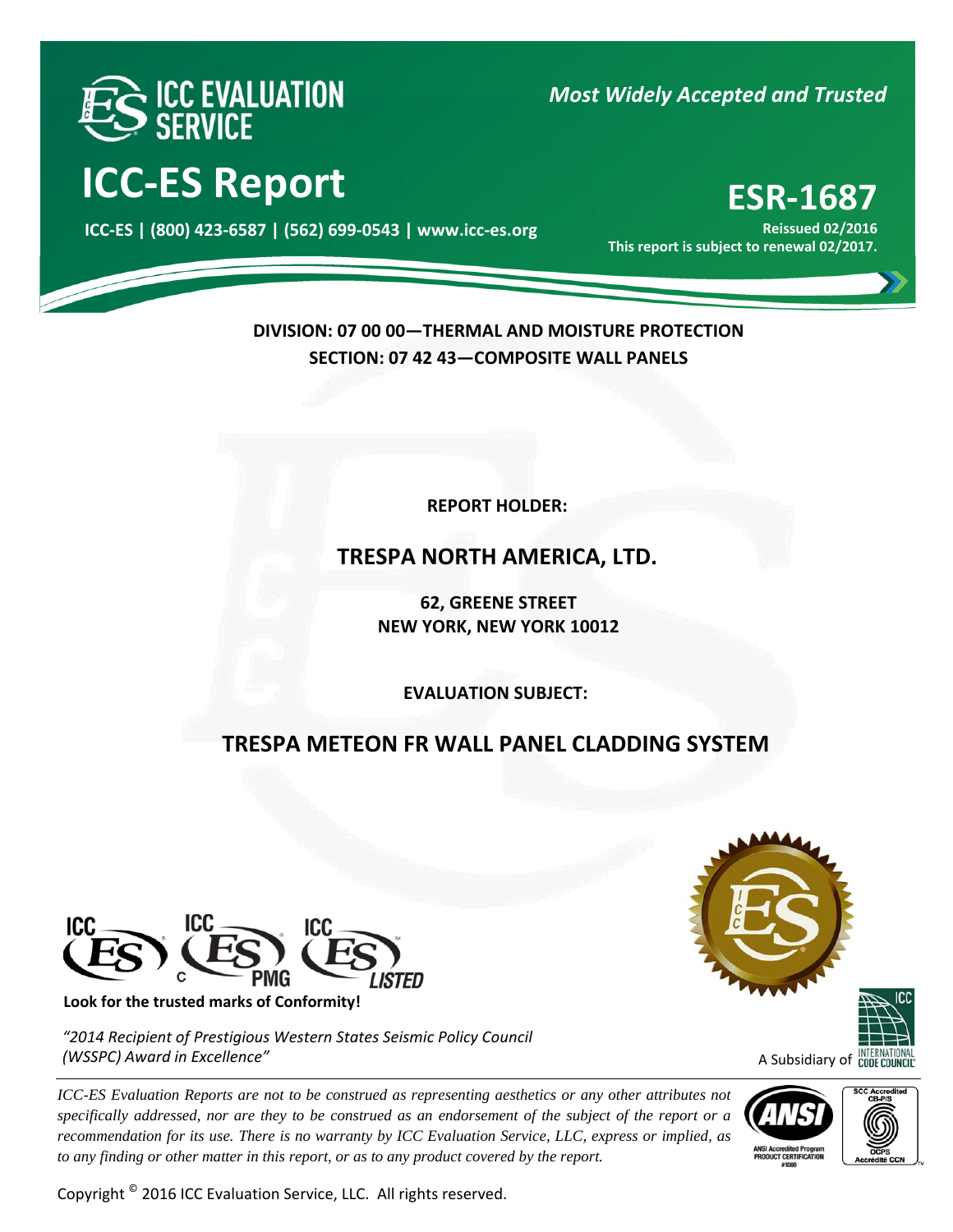

### **ICC-ES Evaluation Report ESR-1687**

**Most Widely Accepted and Trusted** 

*Reissued February 2016* 

 *This report is subject to renewal February 2017.* 

**www.icc-es.org | (800) 423-6587 | (562) 699-0543** *A Subsidiary of the International Code Council ®*

**DIVISION: 07 00 00—THERMAL AND MOISTURE PROTECTION Section: 07 42 43—Composite Wall Panels** 

**REPORT HOLDER:** 

**TRESPA NORTH AMERICA, LTD. 62, GREENE STREET NEW YORK, NEW YORK 10012 (212) 334-6888 www.trespa.info/www.trespa.com**

#### **EVALUATION SUBJECT:**

#### **TRESPA METEON FR WALL PANEL CLADDING SYSTEM**

#### **1.0 EVALUATION SCOPE**

- **1.1 Compliance with the following codes:**
- 2009 *International Building Code<sup>®</sup>* (2009 IBC)
- 2009 *International Residential Code*<sup>®</sup> (2009 IRC)
- 2006 *International Building Code<sup>®</sup> (2006 IBC)*
- 2006 *International Residential Code*<sup>®</sup> (2006 IRC)

#### **Properties evaluated:**

- Weather resistance
- Wind load resistance
- $\blacksquare$  Interior finish
- Noncombustible construction

#### **1.2 Evaluation to the following green code:**

- 2013 California Green Building Standards Code (CALGreen), Title 24, Part 11
- 2012 and 2008 ICC 700 *National Green Building Standard*™ (ICC 700-2012 and ICC 700-2008)

#### **Attributes verified:**

■ See Section 2.0

#### **2.0 USES**

The Trespa Meteon FR Wall Panel Cladding System is used as a nonload-bearing exterior wall covering in accordance with Chapter 14 of the IBC. The system may also be used for interior applications as part of a Class A interior wall finish. The Trespa Meteon FR Wall Panel Cladding System may be installed on buildings of all construction types under the IBC and buildings constructed in accordance with the IRC.

The attributes of the Trespa Meteon FR Wall Panel Cladding System have been verified as conforming to the provisions of (i) CALGreen Sections A4.405.1.3

(prefinished materials) and A5.406.1.2 (reduced maintenance); (ii) ICC 700-2012 Sections 601.7, 11.601.7, and 12.1(A).601.7 (site-applied finishing materials); and (iii) ICC 700-2008 Section 601.7 (site-applied finishing materials). Note that decisions on compliance for those areas rest with the user of this report. The user is advised of the project-specific provisions that may be contingent upon meeting specific conditions, and the verification of those conditions is outside the scope of this report. The code may provide supplemental information as guidance.

#### **3.0 DESCRIPTION**

#### **3.1 General:**

The Trespa Meteon FR Wall Panel Cladding System is an open-jointed wall covering system that allows air to circulate between the panels and the exterior face of the installed water-resistive barrier or mineral wool insulation. The panels are mounted with visible or concealed fasteners, on extruded aluminum substructure systems composed of tracks and mounting brackets. When used as an exterior wall covering, the system must be installed over a water-resistive barrier. See Figures 1–4 for system details.

#### **3.2 Components:**

**3.2.1 Panels:** Trespa Meteon FR wall panels are wood composite panels composed of thermosetting resins homogeneously reinforced with cellulose fibers, and are manufactured using high pressure and temperature. The panels have an integrated decorative surface created using Electron Beam Cured (EBC) technology. Trespa Meteon FR wall panels are available in nominal sheet thicknesses of  $5/16$  inch,  $3/8$  inch and  $1/2$  inch (8 mm, 10 mm and 13 mm) in a variety of sheet sizes, colors, finishes and textures. The  $5/16$ -inch,  $3/8$ -inch and  $1/2$ -inch panels weigh 3.5 psf, 4.0 psf, and 4.8 psf (17.1, 19.5, and 23.4 kg/m<sup>2</sup>), respectively.

The Trespa Meteon FR wall panels meet the requirements of IBC Section 803.1.1 to be considered a Class A interior finish when tested in accordance with ASTM E 84.

**3.2.2 Substructure System:** The substructure is a system of rail extrusions made of ASTM B 317, 6063-T5 or -T6 alloy aluminum, which are fastened to the existing building and to each other to provide support for the panels. The extrusions are manufactured in accordance with the specifications contained in the Trespa Meteon FR Wall Panel Cladding System quality control manual. The

*ICC-ES Evaluation Reports are not to be construed as representing aesthetics or any other attributes not specifically addressed, nor are they to be construed as an endorsement of the subject of the report or a recommendation for its use. There is no warranty by ICC Evaluation Service, LLC, express or implied, as to any finding or other matter in this report, or as to any product covered by the report.*

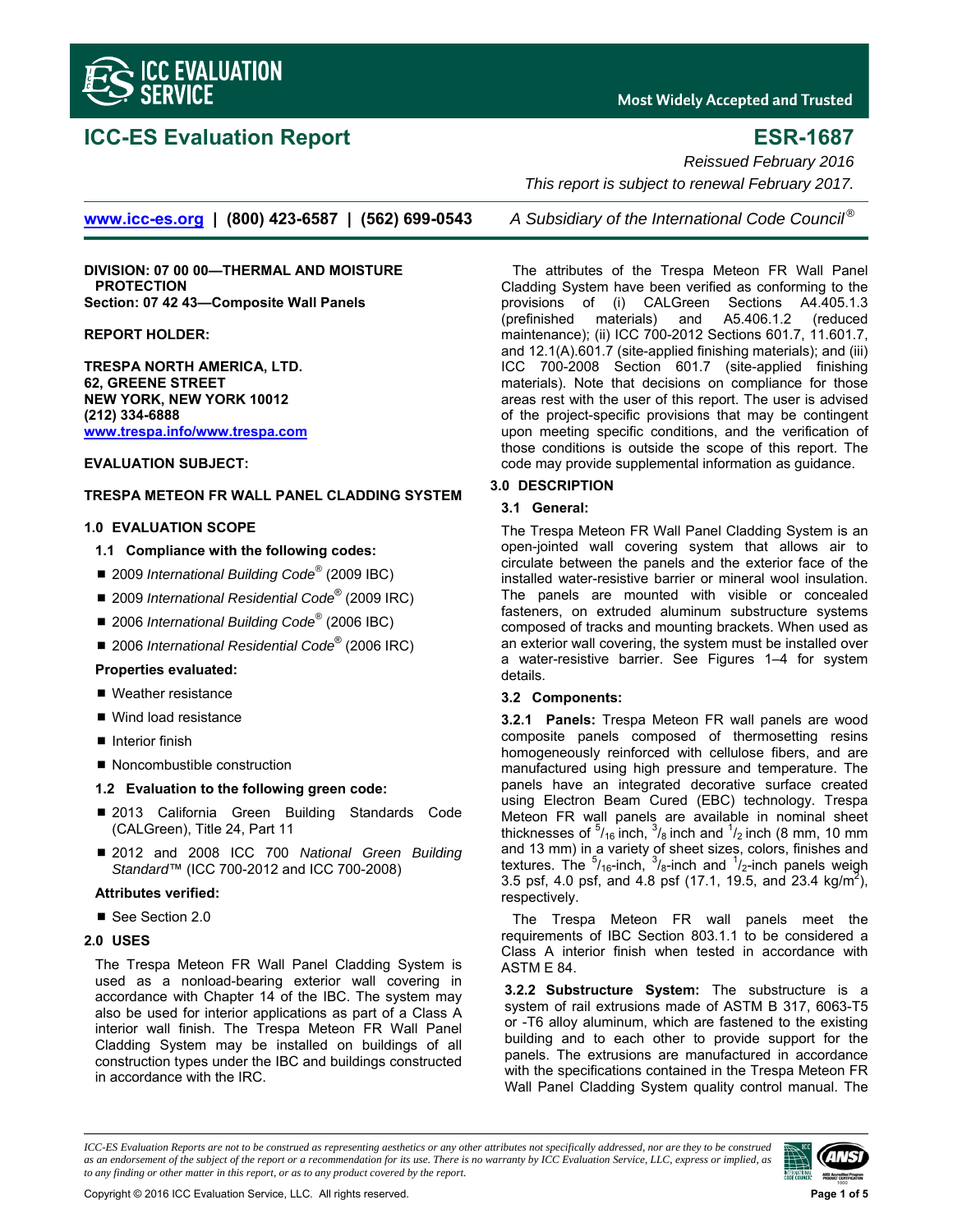panels are connected to the substructure with exposed fasteners (TS110 system) or concealed brackets and fasteners (TS210 system). The TS210 system bracket is manufactured from 6063 T5 aluminum. See Figure 1 for bracket and rail profiles. The exposed fastening system is for use with all three panel thicknesses; the concealed fastening system is for use with the  $\frac{3}{6}$ -inch-thick and  $\frac{1}{1}$  inch thick angle only. The het obenefly weighe 1.1  $\frac{1}{2}$ -inch-thick panels only. The hat channel weighs 1.1 lbs/ft (1.6 kg/m) and the J-channel and rail extrusions each weigh 1.0 lb/ft (1.5 kg/m).

Connection of the substructure to the underlying wall assembly must be designed in accordance with Section 4.2.

#### **4.0 DESIGN AND INSTALLATION**

#### **4.1 General:**

The Trespa Meteon FR Wall Panel Cladding Systems (panels and substructure) must be installed over existing wall assemblies capable of supporting the imposed loads including, but not limited to, transverse wind loads. The Trespa Meteon FR Wall Panel Cladding Systems must be securely connected to the supporting wall with fasteners that are compatible with the wall assembly substrate.

#### **4.2 Design:**

The allowable loads for the Trespa Meteon FR Wall Panel Cladding System, given in Table 1, and the wind-load capacity of the underlying wall and substrate must equal or exceed the design uniform transverse wind loads determined in accordance with Chapter 16 of the IBC or Section R301.2.1 of the IRC, as applicable. The substructure system connections used to connect the Trespa Meteon FR Wall Panel Cladding System to the underlying wall or substrate must be designed by a design professional and the details must be submitted to the code official for approval. The allowable loads must be reduced to the capacity of the attachment system connections if these are less than the values in Table 1. All fasteners used to connect the substructure system to exterior walls must be corrosion-resistant.

The cladding system must be designed to conform to an  $\frac{L}{175}$  panel deflection criteria. The maximum panel fastener spacing to achieve this deflection criteria at a transverse wind load of 23 psf (1.05 kN/m<sup>2</sup>) is given in Table 1. Table 1 also shows the maximum allowable positive and negative transverse wind loads for the Trespa Meteon FR wall panels installed in accordance with this report.

#### **4.3 Installation:**

**4.3.1 General:** The Trespa Meteon FR Wall Panel Cladding System must be installed in accordance with the manufacturer's published installation instructions, the project-specific structural calculations, and this report by qualified installers recognized by Trespa. A copy of the manufacturer's published installation instructions must be available on the jobsite at all times during construction.

The system must be installed over wall assemblies complying with IBC Section 1403.3, using the substructure systems described in Section 3.2.2. The aluminum substructure, brackets, and fasteners are provided with the panels. The panels may be cut to accommodate various architectural designs and must be fastened as determined by the structural calculations.

Exterior wall assemblies, on which the system is to be installed, must include flashing, a water-resistive barrier, a means of draining water, and protection against condensation in accordance with IBC Section 1403.2. A ventilation path must be maintained to allow air to flow into, out of, and within the cavity between the water-resistive barrier and the panels. Panel-to-panel joints and panel-to-

penetration joints (such as at windows, doors, and air conditioning outlets) require a minimum gap of  $\frac{3}{8}$  inch (10 mm). To restrict pest and vermin access to the ventilation cavity, a vent screen may be installed at the base of the system and at window and door heads. The vent screen is composed of a perforated aluminum angle to cover the opening. Ventilation perforations must allow for a minimum opening of 2.36 square inches per linear foot (464 mm $^2$ /m).

Joint closures may be installed at horizontal joints and/or corner closures may be installed at vertical corner joints as decorative elements when specified by the building designer.

**4.3.2 TS110 Exposed Fastener System:** Trespa's TS110 exposed fastener system (see Figure 2) for use with  $5/16$ -inch,  $3/8$ -inch and  $1/2$ -inch (8 mm, 10 mm and 13 mm) panels utilizes two aluminum substructure components: a J-channel and a hat channel (see Figure 1). The J-channel has an overall width of 3 inches (76 mm) and a total depth of 1 inch (25 mm). The hat channel has an overall width of  $5^{3}/_{4}$  inches (146 mm) and a total depth of 1 inch (25 mm). The J-channels and hat channels are installed vertically and connected to the underlying structure of the building. The spacing of the channels and their attachment to the substrate must be in accordance with the project-specific structural calculations provided by the building designer. The substructure channel anchorage to attach the channels to the building must be of stainless steel.

Trespa Meteon FR wall panels must be secured to the TS110 substructure system using 1-inch-long (25 mm), Torx head, No. 12-11, stainless steel screws. Each wall panel, at the panel attachment point, must be predrilled maintaining a minimum fastener edge distance of 2 inches (50 mm).

**4.3.3 TS210 Concealed Fastener System:** Trespa's TS210 concealed fastener system (see Figure 3), for use with  $\frac{3}{8}$ -inch and  $\frac{1}{2}$ -inch (10 mm and 13 mm) panels, utilizes three extruded aluminum substructure components: a J-channel, a rail extrusion and a panel bracket (see Figure 1). The rail extrusion has an overall depth of  $1^{17}$ <sub>4</sub> inches (32 mm) and a total width of  $2^{3}/_8$  inches (60 mm). The panel bracket has an overall width of  $1^{3}/_{16}$  inches (30 mm) and total height of  $2^{7}/_{16}$  inches (62 mm). The J-channels are installed vertically and connected to the underlying structure of the building. The substructure channel anchorage to attach the channels to the building must be of stainless steel; the spacing must be in accordance with the project-specific structural calculations provided by the building designer.

The rail extrusion is oriented horizontally and is fastened to the vertical J-channels using a  $\frac{1}{4}$ -14 by 1-inch-long (25 mm) stainless steel rail anchor fastener. Rail extrusions are installed continuously across the entire building elevation and must not cantilever more than 6 inches (152 mm) beyond an attachment point. Panel rackets are attached to the Meteon FR wall panels at predetermined locations using SFS TU-S-6 stainless steel blind rivets. The expansion anchor is inserted through the panel bracket into the predrilled hole in the panel and is expanded into the panel. The length of the rivet is matched to the thickness of the panel in accordance with the Trespa published installation instructions. A minimum fastener edge distance of  $3^{1}/_{4}$  inches (83 mm) must be maintained. The panels, with the bracket attached, are then installed onto the horizontal rail extrusion. To prevent lateral movement, each panel is secured in place by installing a screw through the centermost top bracket into the rail extrusion.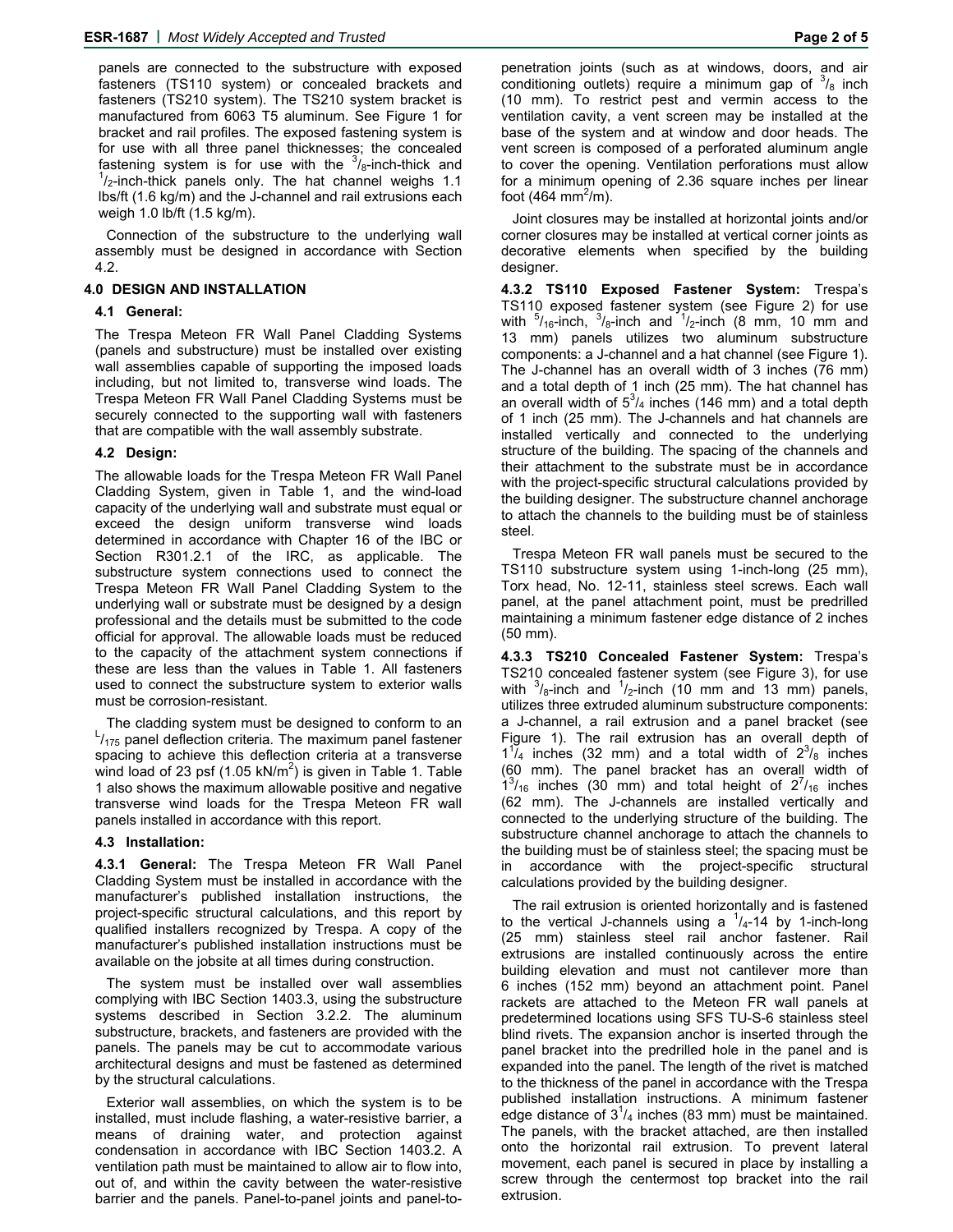#### **4.4 Noncombustible Construction:**

When installed as described in this section, the Trespa Meteon FR wall panels may be used on the exterior face of exterior walls of buildings required to be of Type I, II, III or IV construction.

Note: Five-sixteenths-inch-thick (8 mm) Trespa Meteon FR wood decor (NW) and natural (NA) prints are excluded from use where noncombustible construction is required.

**4.4.1 TS110-285 Exposed Fastener System:** The supporting wall must consist of minimum 6-inch-by- $1<sup>5</sup>/<sub>8</sub>$ -inch (152 mm by 41.3 mm), 20 gage steel studs spaced 16 inches (406 mm) on center. Lengths of 8-inchwide (203 mm), 14 gage, steel backing strips must be installed horizontally across the exterior side of the studs to act as fastening strips, spaced 24 inches (610 mm) on center. The stud cavities must be filled with R-19 unfaced thermal insulation batts. Each face of the studs must be covered with  $5/6$ -inch (15.9 mm), Type X gypsum board, wallboard on the interior side and sheathing on the exterior side, installed with the long dimension perpendicular to the studs. The gypsum board must be fastened to the steel framing with No. 6 by  $1^{1}/_{4}$ -inch-long (31.8 mm), Type S, bugle head screws at 8 inches (203 mm) on center around the perimeter and 12 inches (305 mm) on center in the field. The exterior side of the sheathing must be covered with a water-resistive barrier recognized in a current ICC-ES evaluation report, that has a flame-spread rating of 25 or less and a smoke developed rating of 450 or less in accordance with ASTM E 84 and is installed per manufacturer's guidelines. The Trespa Meteon FR Wall Panel Cladding System must be installed as described in Section 4.3.2, with a maximum free air cavity depth of 1 inch (25 mm).

**4.4.2 TS210-285 Concealed Fastener System:** The supporting wall must consist of minimum 6-inch-by- $1<sup>5</sup>/<sub>8</sub>$ -inch (152 by 41.3 mm), 20 gage steel studs spaced 16 (406 mm) inches on center. Lengths of 8-inch-wide (203 mm), 14 gage, steel backing strips must be installed horizontally across the exterior side of the studs to act as fastening strips, spaced 24 inches (610 mm) on center. The stud cavities must be filled with R-19 unfaced thermal insulation batts. Each face of the studs must be covered with  $5/8$ -inch (15.9 mm), Type X gypsum board, wallboard on the interior and sheathing on the exterior, installed with the long dimension perpendicular to the studs. The gypsum board must be fastened to the steel framing with No. 6 by  $1^{\frac{1}{4}}$ -inch-long (31.8 mm), Type S, bugle head screws at 8 inches (203 mm) on center around the perimeter and 12 inches (305 mm) on center in the field. The exterior side of the sheathing must be covered with a water-resistive barrier recognized in a current ICC-ES evaluation report, that has a flame-spread rating of 25 or less and a smoke developed rating of 450 or less in accordance with ASTM E 84 and is installed per manufacturer's guidelines. The Trespa Meteon FR Wall Panel Cladding System must be installed as described in Section 4.3.3. A layer of minimum 1-inch-thick (25 mm) mineral wool unfaced thermal insulation must be installed over the water-resistive barrier and between the vertical J-channels. The insulation must be classified as noncombustible in accordance with ASTM E 136 and have a density between 3 and 9 pcf (48 and 144 kg/m<sup>3</sup>). A  $\frac{1}{2}$  inch thick (42.7 mm) olympium appear block must be  $\frac{1}{2}$ -inch-thick (12.7 mm) aluminum spacer block must be installed behind the horizontal rail such that a  $\frac{1}{2}$ -inch (12.7 mm) air space is created between the horizontal rail and the mineral wool insulation. The maximum free air cavity depth is  $\frac{1}{2}$  inch (12.7 mm). See Figure 4 for details.

#### **5.0 CONDITIONS OF USE**

The Trespa Meteon FR Wall Panel Cladding System described in this report complies with, or is a suitable alternative to what is specified in, those codes listed in Section 1.0 of this report, subject to the following conditions:

- **5.1** Installation must comply with this report, the manufacturer's published installation instructions and the applicable code. If there is a conflict between the installation instructions and this report, this report governs.
- **5.2** The underlying support structure and substrate must be adequate to resist the positive and negative transverse wind loads shown in Table 1.
- **5.3** Drawings, design details and calculations verifying compliance with this report and adequacy of the connections and supporting framing, must be submitted to the code official for approval. The drawings and calculations must be prepared by a registered design professional when required by the statutes of the jurisdiction in which the project is to be constructed.
- **5.4** The Trespa Meteon FR Wall Panel Cladding System must be installed by qualified installers recognized by Trespa North America, Ltd.
- **5.5** The maximum allowable wind pressures for the Trespa Meteon FR Wall Panel Cladding System are shown in Table 1. The capacity of the supporting wall or substrate, and the capacity of the connections used to attach the system to the wall, must be equal to or exceed the design wind pressure. The maximum panel fastener/support spacing to maintain a deflection of  $\frac{L}{175}$  is noted in Table 1.
- **5.6** A water-resistive barrier complying with IBC Section 1403.2 must be installed behind the wall panel system and over the wall sheathing.
- **5.7** When installed with spaces between adjacent panels on interior walls, the Trespa Meteon FR Wall Panel Cladding System must be installed over a substrate having a Class A finish.
- **5.8** Trespa Meteon FR wood decor (NW) and natural (NA) print wall panels,  $5/16$  inch thick (8 mm), are excluded from use where noncombustible construction is required.
- **5.9** The panels are manufactured in Weert, the Netherlands, under a quality control program with inspections by ICC-ES.

#### **6.0 EVIDENCE SUBMITTED**

Data in accordance with the ICC-ES Acceptance Criteria for Polymer-based and Polymer-modified Exterior and Interior Wall Cladding (AC92), dated April 2002 (corrected December 2010).

#### **7.0 IDENTIFICATION**

The Trespa Meteon FR wall panels are labeled with the manufacturer's name (Trespa International BV) and address, the product name, thickness, color, finish, batch number, the evaluation report number (ESR-1687).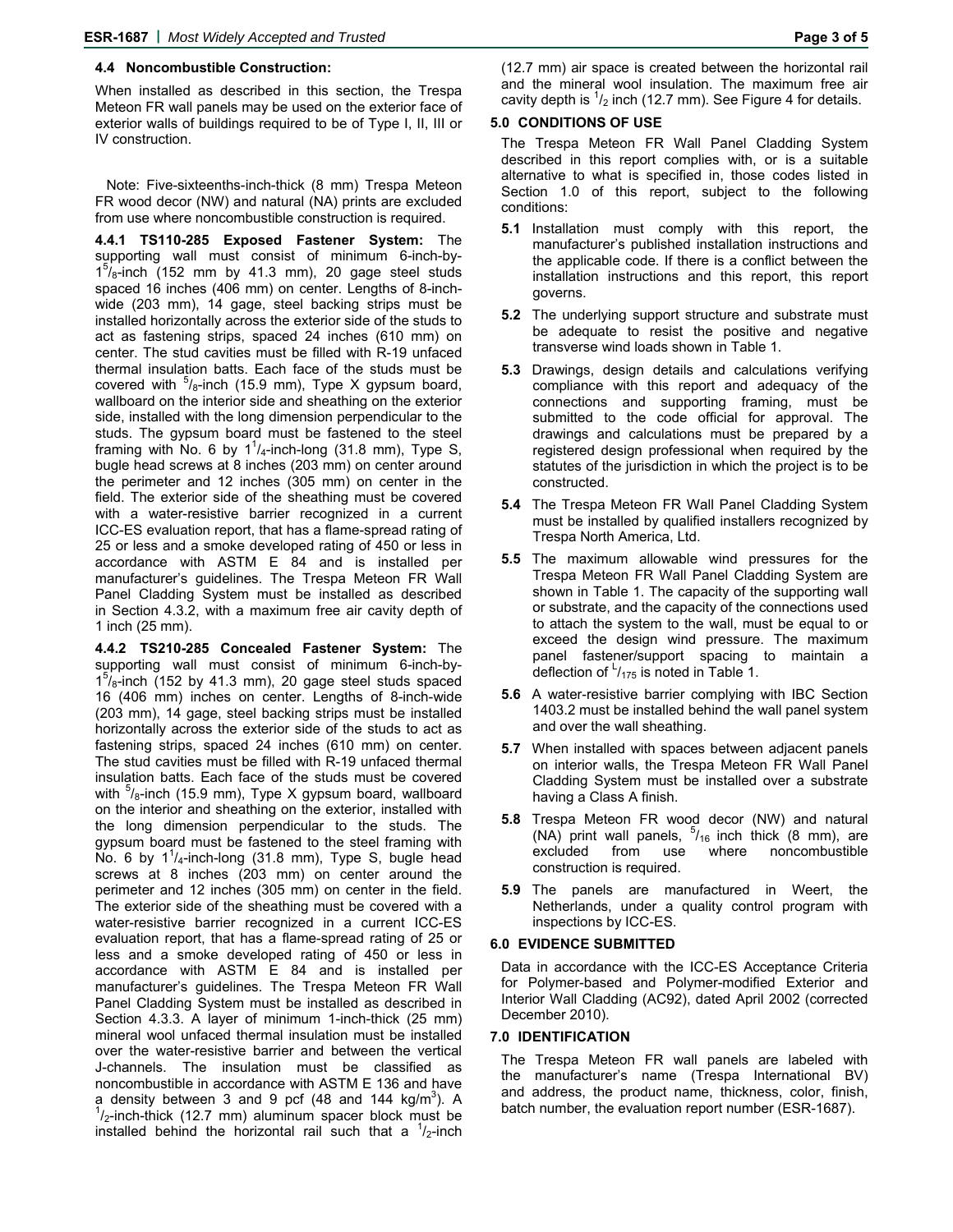| <b>SYSTEM TYPE</b>                | <b>PANEL</b><br><b>THICKNESS</b> | <b>MAXIMUM FASTENER/SUPPORT</b><br>SPACEING <sup>2</sup> | ALLOWABLE TRANSVERSE LOAD <sup>1</sup> (psf) |                 |
|-----------------------------------|----------------------------------|----------------------------------------------------------|----------------------------------------------|-----------------|
|                                   |                                  |                                                          | <b>Positive</b>                              | <b>Negative</b> |
| <b>Exposed fastener</b><br>system | $\frac{5}{16}$ inch (8 mm)       | 23 inches (584 mm)                                       | 38                                           | 32              |
|                                   | $\frac{3}{8}$ inch (10 mm)       | $30^{\circ}/_8$ inches (778 mm)                          | 38                                           | 32              |
|                                   | $\frac{1}{2}$ inch (13 mm)       | 46 inches (1168 mm)                                      | 38                                           | 26              |
| Concealed fastener<br>system      | $\frac{3}{8}$ inch (10 mm)       | $29^{7}/_8$ inches (759 mm)                              | 50                                           | 23              |
|                                   | $\frac{1}{2}$ inch (13 mm)       | $44^{3}/_{4}$ inches (1137 mm)                           | 50                                           | 38              |

**TABLE 1—MAXIMUM FASTENER SPACING AND ALLOWABLE TRANSVERSE LOADS**

For **SI:** 1 inch = 25.4 mm; 1 psf = 47.9 N/m<sup>2</sup>.

<sup>1</sup>Maximum transverse wind load capacity determined from ASTM E 330 testing.

**Testing was carried out in a multispan support configuration.** 



### FIGURE 2 - TS110 EXPOSED FASTENER SYSTEM